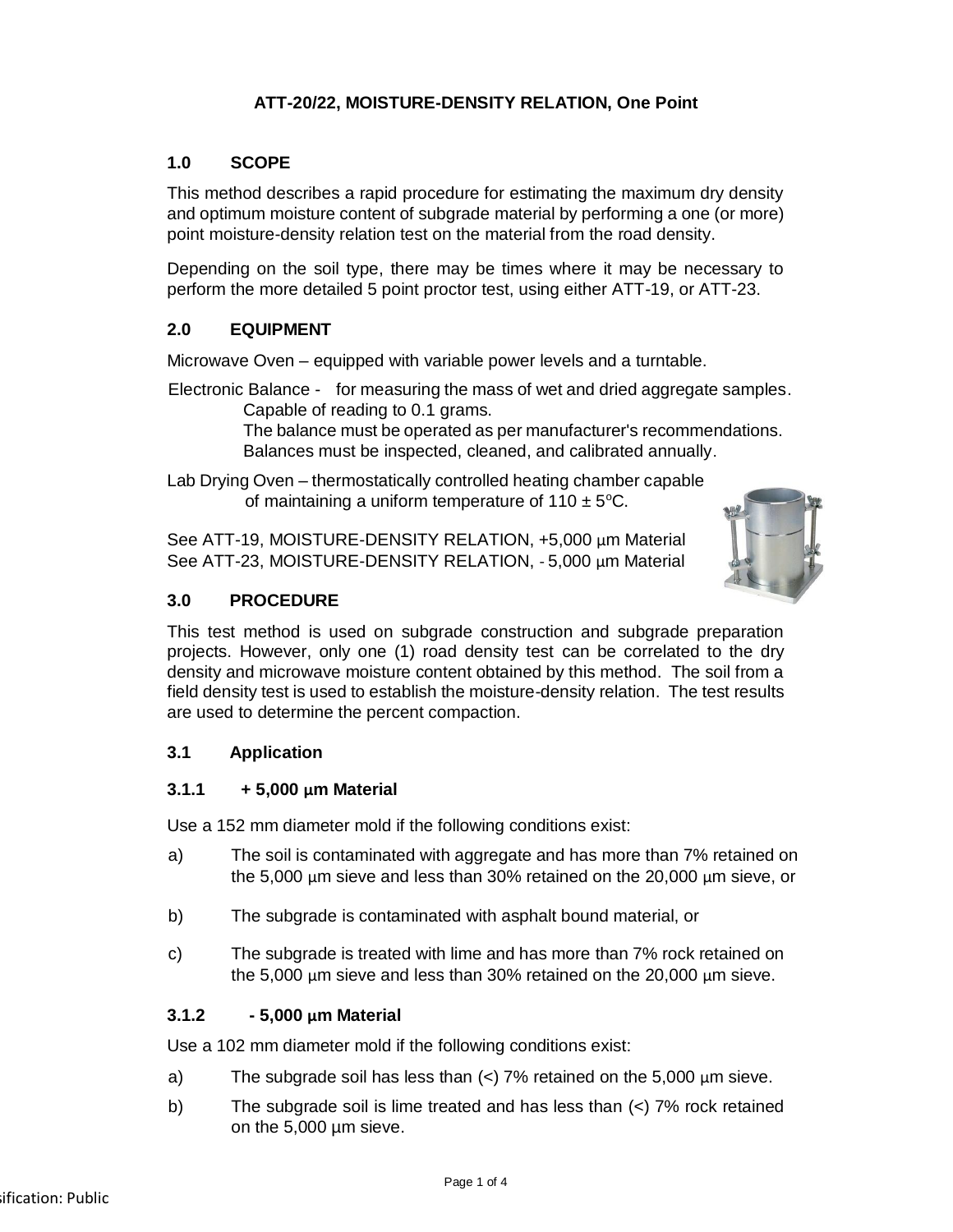### **3.2 Sample Preparation**

- 1. Perform an in-place density test on the compacted subgrade soil as directed in ATT-8 (Balloon Method) Sections 3.1 and 3.2 or ATT-9 (Sand Method), Sections 3.1 to 3.3.
- 2. Obtain an additional 5 kg of representative soil for the 152 mm diameter mold, or 2 kg of soil for the 102 mm diameter mold from the area adjacent to the road density test
- 3. For 152 mm diameter mold sample, add the -20,000 µm material from the density test to the -20,000 µm soil and pass the entire friable portion through the 5,000 µm sieve.
- 4. For the 102 mm diameter mold, add the density material to the sample and pass the entire friable portion through the 5,000 µm sieve. Discard the retained rock.
- 5. Estimate the soil's moisture condition by taking a handful of representative -5,000 µm soil mixture and performing the plastic limit test as directed in ATT-29.
- 6. Bring the entire sample to the estimated optimum moisture content by either air drying or adding water to the sample until the fines portion of the soil is barely holding together when rolled to a worm of 3 mm in diameter.
- 7. For clay soils, allow the water to distribute evenly throughout the sample, for at least one hour. For clean gravels (GW, GP), clean sands (SW, SP) and lime treated soils, proceed to Section 3.3 as soon as water is added.

### **3.3 Moisture-Density Relation Test**

- 1. For the *152 mm diameter mold*, compact the sample in *three layers* of approximately equal height. Each layer shall receive *56 blows/lift* using the *standard tamper (2.5 kg weight* and 304.8 mm drop), as directed in ATT-19, Section 3.3 steps 4 to 9.
- 2. For the *102 mm diameter mold*, compact the sample in *three layers* of approximately equal height. Each layer shall receive *25 blows/lift* using the *standard tamper*, as directed in ATT-23, Section 3.3, steps 1 to 20.
- 3. Use the microwave oven to determine the moisture content as outlined in ATT-15, Moisture-Content, Part IV, Microwave Method.
- 4. Calculate the dry density of the sample as outlined in Section 3.4 of ATT-23.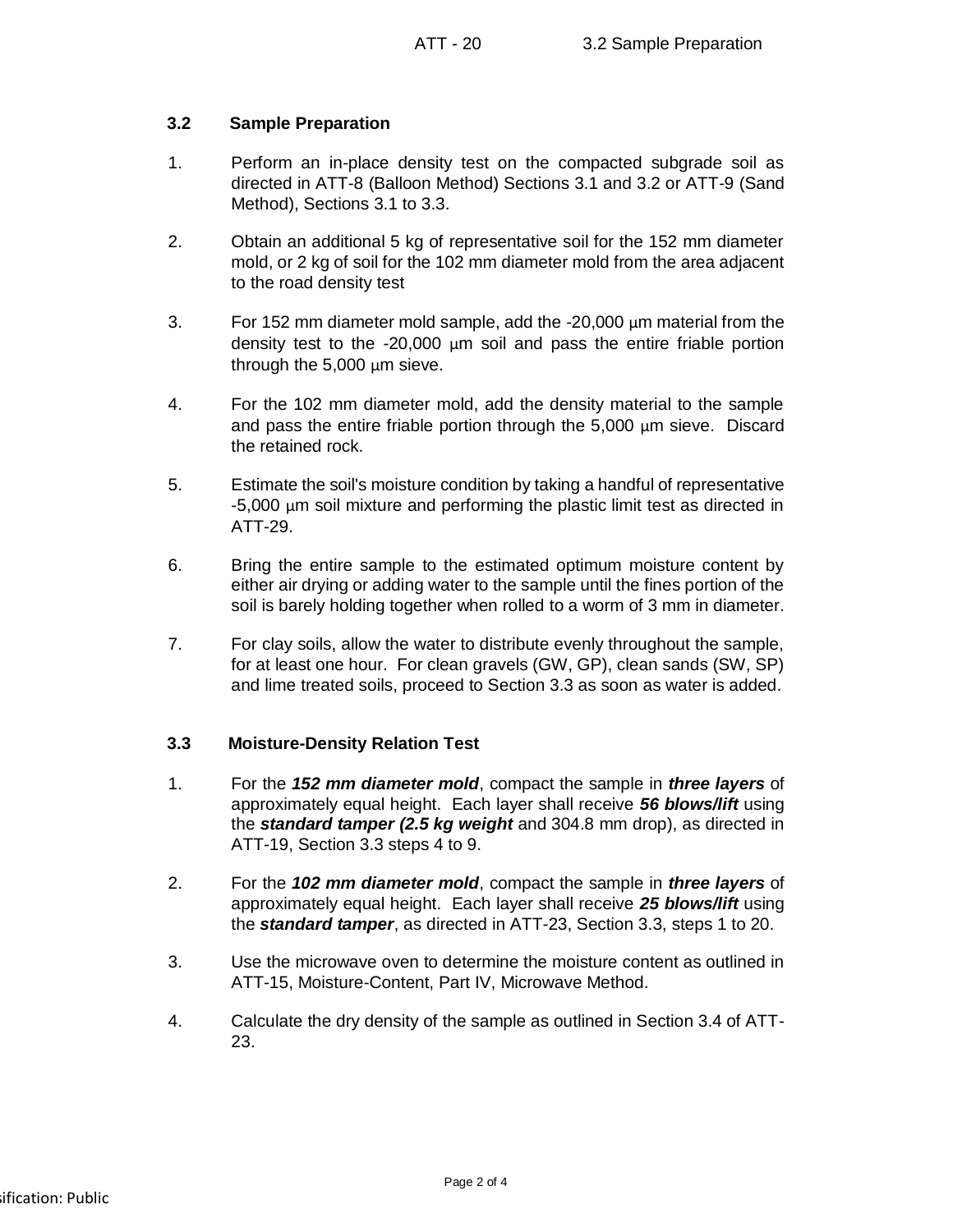# **3.4 Percent Compaction**

- 1. Calculate the road density as follows:
- a) Determine the wet density of the density material as directed in ATT-8, Section 3.4.1, Minus 5,000 µm Material or Section 3.4.2, Contaminated Subgrade or Granular Base (Plus 5000 um).
- b) Use the microwave oven to determine the moisture content of the density material as directed in ATT-15, Part IV.
- c) Calculate the in-place dry density using the formula:

$$
Dry Density (kg/m3) = \frac{Wet Density}{100\% + Moisture Content (%)} \times 100
$$

2. Compare the road dry density to the one-point dry density to obtain the percent compaction as follows:

$$
Percent Companion (%) = \frac{Read Dry Density (kg/m3)}{Maximum Dry Density (kg/m3)} \times 100
$$

# 3.5 Forming Extra Points

The one-point dry density obtained by this method will always be lower than the maximum dry density obtained in the 5 point test. This results in a higher percent compaction. Extra points should be formed until the technologist is proficient estimating the optimum moisture content.

The following section describes the procedure for forming extra points to establish an optimum moisture content and maximum dry density.

# **3.5.1 + 5,000 µm Material (using 152 mm Mold)**

- 1. Break up the specimen from the previous one-point test and sieve the material through the 5,000 µm sieve.
- 2. Add all this material to the processed material not used in the compacted specimen.
- 3. Thoroughly mix the material and place it in a tared mixing pan.
- 4. Determine the weight of dry soil using the moisture content previously determined and the following formula:

*Wt. of Wet Soil (grams) 100% + Moisture Content (%) Wt* of *Drv* Soil (grams) =  $\frac{12}{100}$  x 100